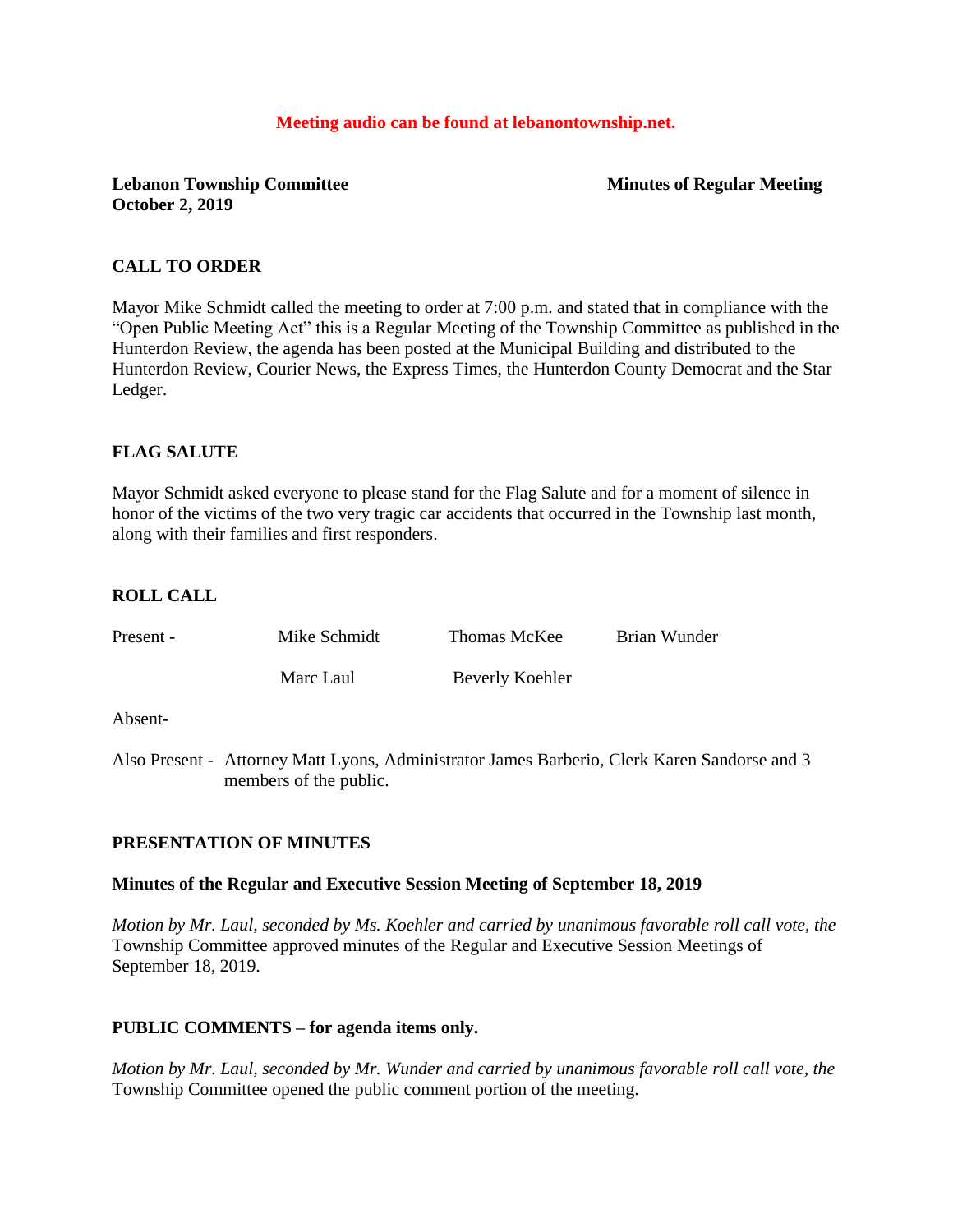LTCM 10/02/2019 Page **2** of **6**

There were no comments from the public.

*Motion by Mr. Laul, seconded by Ms. Koehler and carried by unanimous favorable roll call vote, the* Township Committee closed the Public Comment portion of the meeting.

### **RESOLUTIONS**

### **Resolution No. 82-2019 – NJ DEP Grant – Stop the Soot**

*Motion by Mr. Laul, seconded by Mr. Wunder and carried by unanimous favorable roll call vote,* the Township Committee approved Resolution No. 82-2019 as attached.

#### **THE STATE OF NEW JERSEY BY AND FOR THE DEPARTMENT OF ENVIRONMENTAL PROTECTION GRANT IDENTIFIER: AQ20-048 GOVERNING BODY RESOLUTION NO. 82-2019**

### **Resolution No. 83-2019 – Redemption of Tax Sale Certificate – Blk 61.01 Lot 25.08**

*Motion by Ms. Koehler, seconded by Mr. Laul and carried by unanimous favorable roll call vote,* the Township Committee approved Resolution No. 83-2019 as written below.

> TOWNSHIP OF LEBANON COUNTY OF HUNTERDON STATE OF NEW JERSEY RESOLUTION NO. 83-2019 REDEMPTION OF TAX SALE CERTIFICATE

WHEREAS the Tax Collector did sell a Tax Sale Certificate #201906 on September 13<sup>th</sup> 2019 to Christiana T C/F CE1/Firstrust and,

WHEREAS the amount of \$3,021.73 has been collected from Wells Fargo, for the owners of this property, Lewis and Kim Wetherall known as Block 61.01 Lot 25.08, 148 Anthony Road, Lebanon Township for the redemption of Tax Sale Certificate #201906,

THEREFORE BE IT RESOLVED that the Treasurer be authorized to prepare and the Mayor, Treasurer and Clerk be authorized to sign a check in the amount of \$3,021.73 and,

BE IT FURTHER RESOLVED that an additional check in the amount of \$30,100.00 for the premium paid and that these checks be mailed to:

> Christiana T C/F CE1/Firstrust PO Box 5021 Philadelphia PA 19111-5021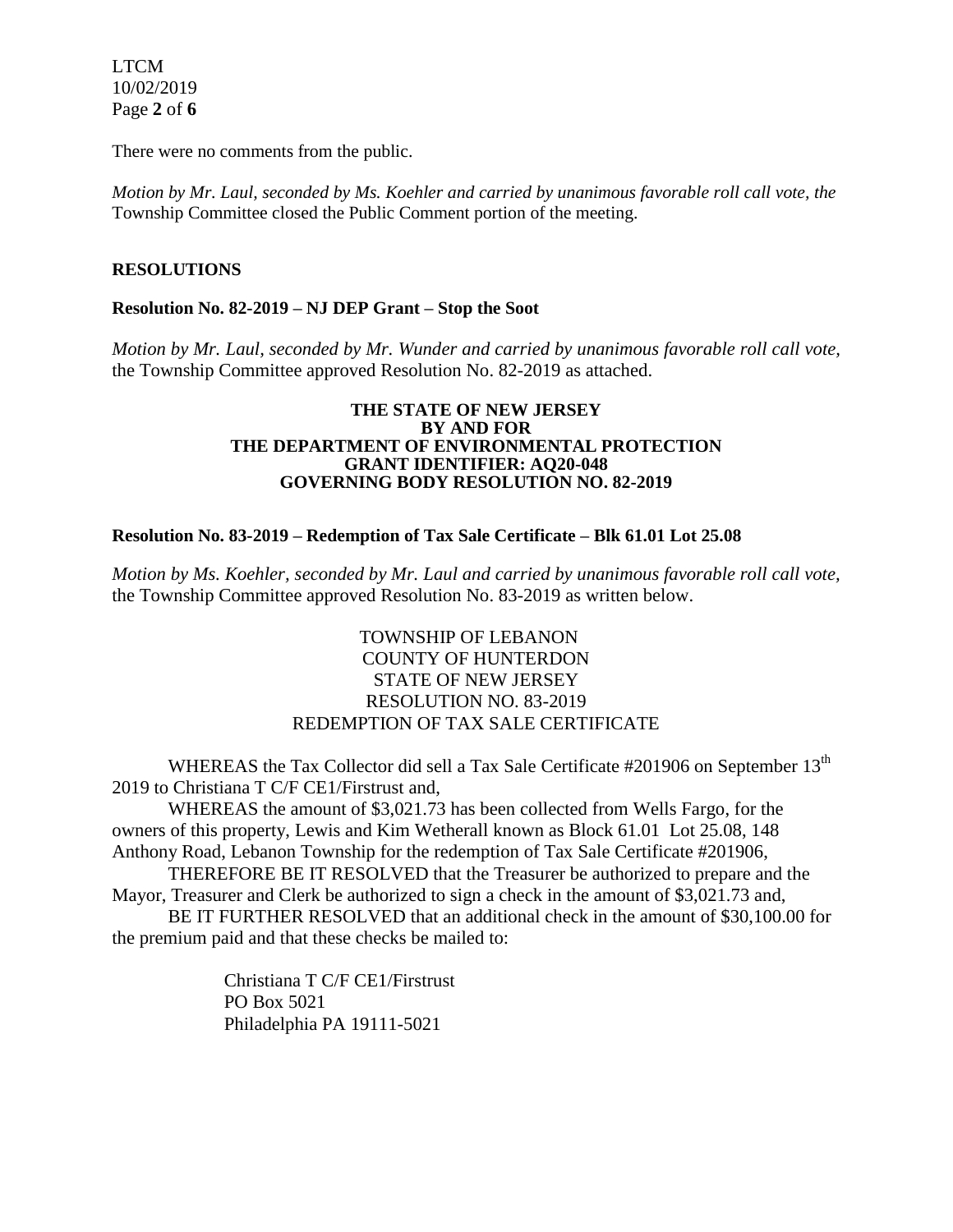### LTCM 10/02/2019 Page **3** of **6**

## **OLD BUSINESS**

Mayor Schmidt reminded the Committee that the election will be held in 35 days or so. Mayor Schmidt said that the Referendum will be on the ballot and that during standing committee meetings it may be a good time to answer questions and educate those on the referendum. It can also be said that the Committee's position is that they recommend an affirmative vote on the question.

Ms. Koehler reminded all that the  $40<sup>th</sup>$  Anniversary event for the Bunnvale Library will be held on October 19, 2019 from 9:00 am - 2:00 pm. The Library staff will be present to speak about the Library and there will refreshments and giveaways for the attendees.

Mr. Laul said that he had to amend the prior notice for the Police Chief's position and have it reviewed by the Township Attorney. The notice was not actually posted until Monday, September 30, 2019 so they have extended the time for the notice to come upstairs until October 11, 2019.

Mr. Laul said that the Fire Department is asking to have a handicapped spot placed by the doors at Station 3. Ms. Koehler will speak to the DPW Manager about it and conduct a feasibility study to bring back to the Committee.

### **NEW BUSINESS**

### **Township Historian's Request to Appoint Member**

The Township Historians have requested the appointment of Joshua Burd to the Historian Committee.

Mr. Burd introduced himself to the Committee and informed them of his love for history.

*Motion by Ms. Koehler, seconded by Mr. Laul and carried by unanimous favorable roll call vote, the* Township Committee appointed Joshua Burd to the Historian Committee.

### **Cancel November 20, 2019 Meeting - NJ League of Municipalities Conference**

*Motion by Mr. Laul, seconded by Ms. Koehler and carried by unanimous favorable roll call vote, the* Township Committee canceled the November 20, 2019 meeting for attendance at the NJ League of Municipalities Conference.

### **High School Class III- SLEO Class III**

Mayor Schmidt informed the Committee that Chief Gale contacted him to let him know that the High School is interested in adding a new SLEO. It has not been approved by the School Board yet so no action is to be taken at this time. If the Committee has concerns, they should be filter through the Clerk.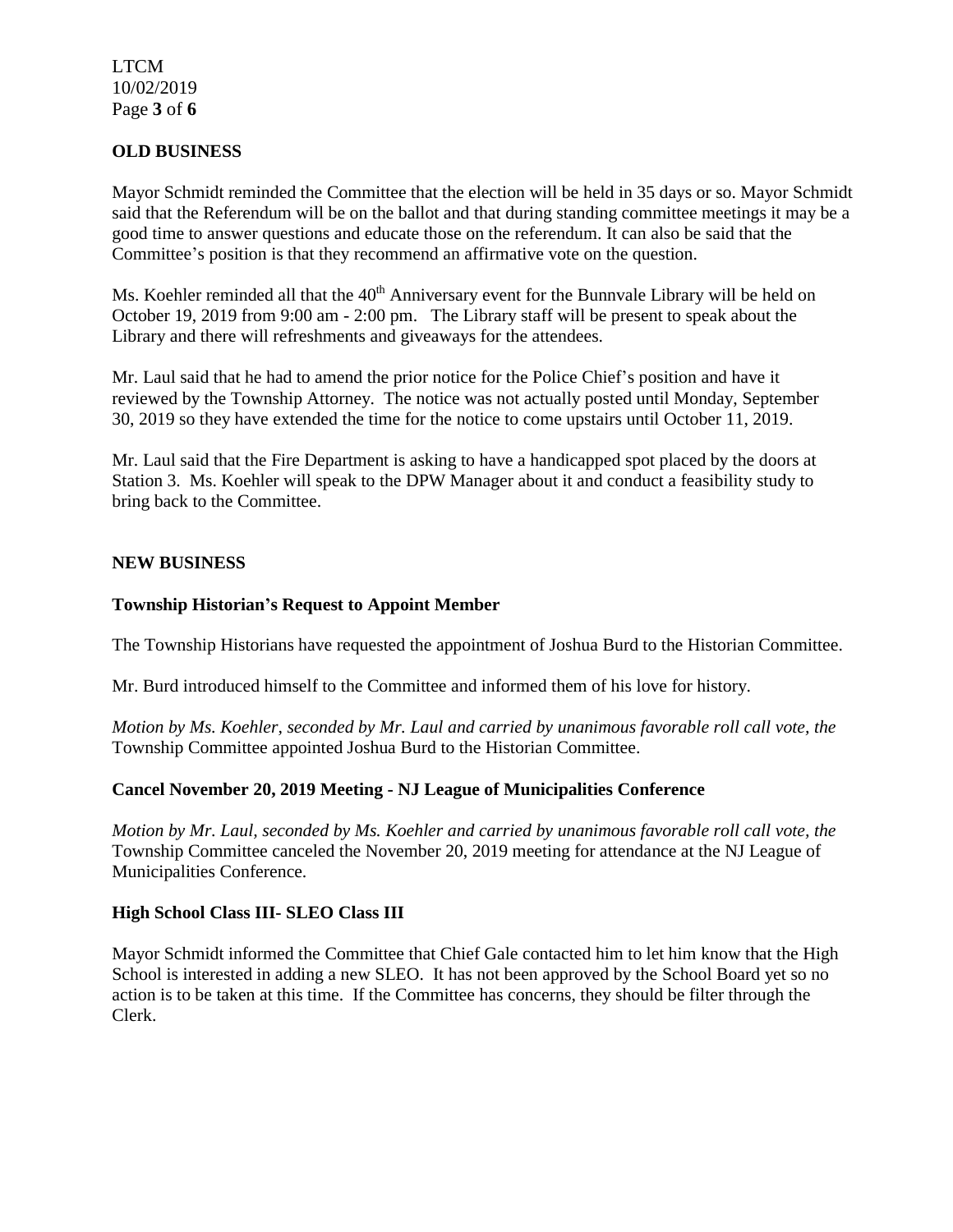LTCM 10/02/2019 Page **4** of **6**

### **Buildings and Grounds**

Mr. Wunder proposed that a subcommittee be established to look into buildings and grounds needs for consideration at budget time. Mr. Wunder and Mayor Schmidt will work together.

*Motion by Mr. Laul, seconded by Ms. Koehler and carried by unanimous favorable roll call vote, the* Township Committee approved the appointment of Mr. Wunder and Mayor Schmidt to a subcommittee to look into buildings and grounds needs.

### **PRESENTATION OF VOUCHERS**

Committee Members provided a description of vouchers exceeding \$1000.00.

*Motion by Mr. Wunder, seconded by Ms. Koehler and carried by unanimous favorable roll call vote,* the Township Committee approved the October 2, 2019 bill list in the amount \$58518.59.

### **CORRESPONDENCE**

- a. LT EOSC August 5, 2019 Meeting Minutes
- b. Meals on Wheels Letter of Appreciation
- c. Curator's Report

Mr. McKee read the Curator's report and stated that the Curator has requested that the Museum be closed on Halloween so she may attend the Halloween event at Valley View.

*Motion by Mr. McKee seconded by Mr. Wunder and carried by unanimous favorable roll call vote,* the Township Committee closed the Museum on October 31, 2019 with no compensation for the employees.

### **PUBLIC COMMENTS**

*Motion by Mr. Laul, seconded by Ms. Koehler and carried by unanimous favorable roll call vote, the* Township Committee opened the Public Comment portion of the meeting at 7:19 p.m.

Ms. Kathryn Koch said that Halloween is not a good night for the Museum to be open because they are not equipped to have Trick or Treaters and kids should not be on the roadway. Ms. Koch thanked the Committee for appointing Joshua Burd to the Historians and said that the Committee is thrilled to welcome him.

*Motion by Mr. Laul, seconded by Ms. Koehler and carried by unanimous favorable roll call vote, the* Township Committee closed the public comment portion of the meeting at 7:21 p.m.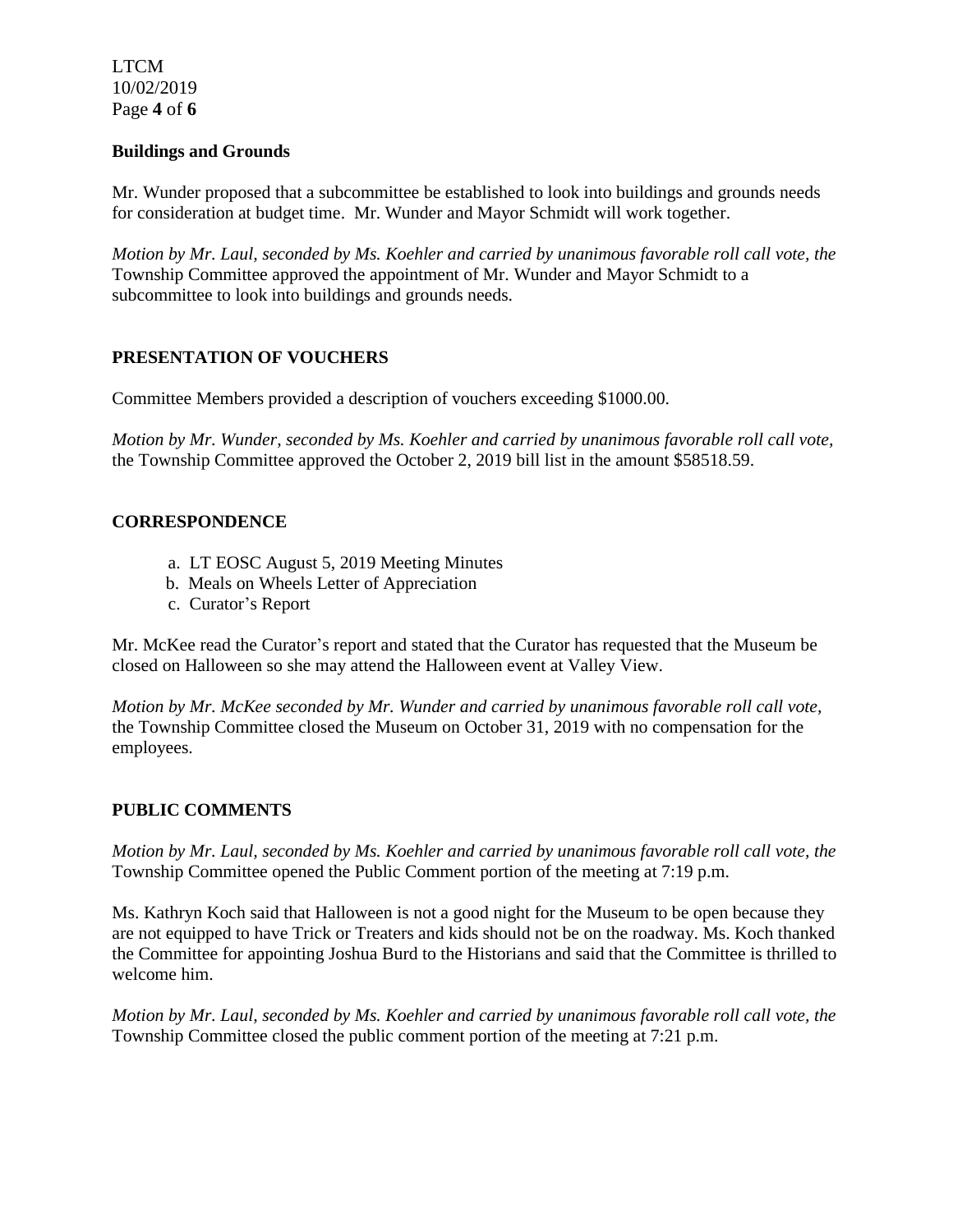LTCM 10/02/2019 Page **5** of **6**

#### **EXECUTIVE SESSION - Resolution No. 84 -2019**

*Motion by Mr. Laul, seconded by Ms. Koehler and carried by unanimous favorable roll call vote, the* Township Committee approved Resolution No. 84-2019 and convened in executive session at 7:22 p.m. It is not anticipated that action will be taken.

# **TOWNSHIP OF LEBANON COUNTY OF HUNTERDON STATE OF NEW JERSEY RESOLUTION NO. 84-2019**

## **RESOLUTION AUTHORIZING EXECUTIVE SESSION**

**WHEREAS**, the Open Public Meetings Act; *N.J.S.A.* 10:4-6 *et seq*., declares it to be the public policy of the State to insure the right of citizens to have adequate advance notice of and the right to attend meetings of public bodies at which business affecting the public is discussed or acted upon; and

**WHEREAS**, the Open Public Meetings Act also recognizes exceptions to the right of the public to attend portions of such meetings; and

**WHEREAS**, the Mayor and Committee find it necessary to conduct an executive session closed to the public as permitted by the *N.J.S.A*. 40:4-12; and

**WHEREAS**, the Mayor and Committee will reconvene in public session at the conclusion of the executive session;

**NOW, THEREFORE, BE IT RESOLVED** by the Mayor and Committee of the Township of Lebanon, County of Hunterdon, State of New Jersey that they will conduct an executive session to discuss the following topic(s) as permitted by *N.J.S.A*. 40:4-12:

A matter which Federal Law, State Statute or Rule of Court requires be kept confidential or excluded from discussion in public (Provision relied upon:

 $\qquad \qquad ; \qquad$ \_\_\_\_\_\_A matter where the release of information would impair a right to receive funds from the federal government;

\_\_\_\_\_\_A matter whose disclosure would constitute an unwarranted invasion of individual privacy;

\_\_\_\_\_\_A collective bargaining agreement, or the terms and conditions thereof (Specify contract: \_\_\_\_\_\_\_\_\_\_\_\_\_\_\_\_\_\_\_\_\_\_\_\_\_\_\_\_\_\_\_\_\_\_\_\_\_\_\_\_\_\_\_);

\_\_\_\_\_\_A matter involving the purpose, lease or acquisition of real property with public funds, the setting of bank rates or investment of public funds where it could adversely affect the public interest if discussion of such matters were disclosed; Real Estate Acquisitions

Tactics and techniques utilized in protecting the safety and property of the public provided that their disclosure could impair such protection;

\_\_\_\_\_\_Investigations of violations or possible violations of the law;

Pending or anticipated litigation or contract negotiation in which the public body is or may become a party; (The general nature of the litigation or contract negotiations is:

Professional Service Contracts The public disclosure of such information at this time would have a potentially negative impact on the municipality's position in the litigation or